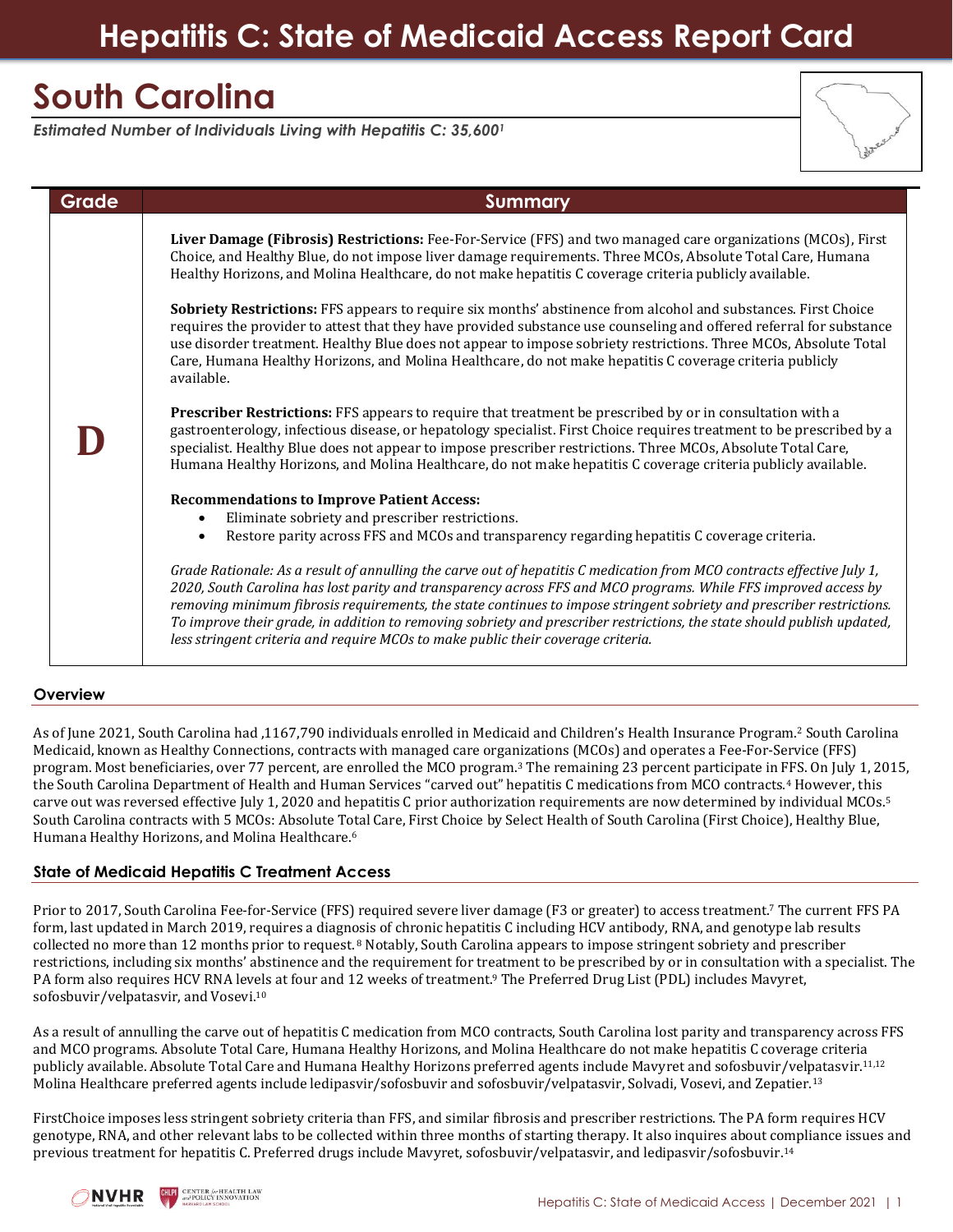Healthy Blue appears to impose less stringent sobriety and prescriber criteria than FFS. Healthy Blue requires a diagnosis of chronic hepatitis C which includes genotype, HCV RNA, and baseline evaluation of liver fibrosis. Preferred agents include Mavyret and sofosbuvir/velpatasvir.<sup>15</sup>

# **Liver Damage (Fibrosis) Restrictions**

FFS does not impose liver damage requirements, however the PA form does inquire about staging of liver disease.<sup>16</sup> The PDL states "effective January 1, 2017, SC coverage includes F0-F4."<sup>17</sup>

First Choice and Healthy Blue do not appear to impose liver damage requirements.18,19

Absolute Total Care, Humana Healthy Horizons, and Molina Healthcare do not make hepatitis C coverage criteria publicly available.

### **Sobriety Restrictions**

FFS appears to require six months' abstinence from alcohol and substances. The PA form also inquires whether the patient "has completed or is participating in a recovery program, or receiving substance or alcohol abuse counseling services, or seeing an addiction specialist as part of chronic hepatitis C treatment."<sup>20</sup>

First Choice requires the provider to attest that they have provided substance use counseling and offered referral for substance use disorder treatment.<sup>21</sup>

Healthy Blue does not appear to impose sobriety restrictions.<sup>22</sup>

Absolute Total Care, Humana Healthy Horizons, and Molina Healthcare do not make hepatitis C coverage criteria publicly available.

#### **Prescriber Restrictions**

FFS appears to require that treatment be prescribed by or in consultation with a gastroenterology, infectious disease, or hepatology specialist.<sup>23</sup> The PA form requests the prescriber specialty and inquires "if case was presented at SC Telehealth, please provide date presented."

First Choice requires that treatment be prescribed by a specialist in hepatology, gastroenterology, infectious disease, HIV, or liver transplant.<sup>24</sup>

Healthy Blue does not appear to impose prescriber restrictions.<sup>25</sup>

Absolute Total Care, Humana Healthy Horizons, and Molina Healthcare do not make hepatitis C coverage criteria publicly available.

## **Points of Contact for Questions & Concerns about South Carolina's State of Medicaid Hepatitis C Access**

**Medicaid: <sup>26</sup> Robert Kerr**, **Director, Healthy Connections, Department of Health & Human Services, State of South Carolina** 1801 Main Street, PO Box 8206, Columbia, SC 29201‐8206; Telephone: (803) 898-2504; Email Address: [rkerr@scdhhs.gov](mailto:deidra.singleton@scdhhs.gov)

<sup>2</sup> Medicaid and CHIP in South Carolina, By-State, Medicaid.gov (Accessed December 2021)[: https://www.medicaid.gov/medicaid/by-state/stateprofile.html?state=south-carolina.](https://www.medicaid.gov/medicaid/by-state/stateprofile.html?state=south-carolina)

<sup>6</sup> Managed Care Health Plan Contact Information, South Carolina Medicaid Healthy Connections (Accessed December 2021) https://msp.scdhhs.gov/managedcare/resource/managed-care-health-plan-contact-information <sup>7</sup> Pharmacy & Therapeutics Committee 9/28/2016 Meeting Notes[: http://southcarolina.fhsc.com/Downloads/provider/PTMinutes\\_20160928.pdf.](http://southcarolina.fhsc.com/Downloads/provider/PTMinutes_20160928.pdf)<br><sup>8</sup> Hepatitis C- Antiviral Agents Prior Authorization Form, South Carolina Department

https://southcarolina.fhsc.com/Downloads/provider/SCRx\_PAform\_Hepatitis\_C.pdf.

<sup>9</sup> Ibid. Hepatitis C- Antiviral Agents Prior Authorization Form, South Carolina Department of Health and Human Services.<br><sup>10</sup> South Carolina Department of Health and Human Services Preferred Drug List, July 1, 2021 (Acces <sup>11</sup> Preferred Drug List, Absolute Total Care Health Connections, Updated December 1, 2021 (Accessed December 2021) https://pharmacy.envolvehealth.com/content/dam/centene/envolve-pharmacysolutions/pdfs/PDL/FORMULARY-AbsoluteTotalCare\_SouthCarolina.pdf.

<sup>12</sup> 2022 Preferred Drug List, Humana Healthy Horizons in South Carolina, Updated December 2021: https://docushare-web.apps.external.pioneer.humana.com/Marketing/docushare-app?file=4495829. 13 Preferred Drug List, Molina Healthcare of South Carolina, Updated October 2021 (Accessed December 2021) https://www.molinahealthcare.com/providers/sc/medicaid/drug/-<br>/media/Molina/PublicWebsite/PDF/members/sc/en-us/Medi

<sup>20</sup> Ibid. Hepatitis C- Antiviral Agents Prior Authorization Form, South Carolina Department of Health and Human Services.



<sup>1</sup> South Carolina State Profile, HepVu[: https://hepvu.org/state/south-carolina/.](https://hepvu.org/state/south-carolina/)

<sup>3</sup> Share of Medicaid Population Covered Under Different Delivery Systems, Medicaid Managed Care Market Tracker, Henry J. Kaiser Family Foundation, July 1, 2021 (Accessed December 2021): [http://www.kff.org/medicaid/state-indicator/share-of-medicaid-population-covered-under-different-delivery-](http://www.kff.org/medicaid/state-indicator/share-of-medicaid-population-covered-under-different-delivery-systems/?currentTimeframe=0&sortModel=%7B%22colId%22:%22Location%22,%22sort%22:%22asc%22%7D)

[systems/?currentTimeframe=0&sortModel=%7B%22colId%22:%22Location%22,%22sort%22:%22asc%22%7D.](http://www.kff.org/medicaid/state-indicator/share-of-medicaid-population-covered-under-different-delivery-systems/?currentTimeframe=0&sortModel=%7B%22colId%22:%22Location%22,%22sort%22:%22asc%22%7D)<br>4 Hepatitis C Virus (HCV) Pharmacy Benefit Carve Out, South Carolina Health Connections Medicaid Bulletin, May. 21, 2015 (Accesse

[https://www.scdhhs.gov/sites/default/files/Hepatitis%20C%20Virus%20%28HCV%29%20MCO%20Carveout.pdf.](https://www.scdhhs.gov/sites/default/files/Hepatitis%20C%20Virus%20%28HCV%29%20MCO%20Carveout.pdf)

<sup>&</sup>lt;sup>5</sup> July 2020 Coverage and Reimbursement Changes, South Carolina Health Connections Medicaid Bulletin, June 30, 2020 (Accessed December 2021) https://www.scdhhs.gov/sites/default/files/%282020-06-<br>30%29%20Coverage%20and%20

<sup>14</sup> Hepatitis C Prior Authorization Criteria, Select Health of South Carolina Healthy Connections, Updated July 2020 (Accessed December 2021): [https://www.selecthealthofsc.com/pdf/provider/forms/hepatitis-c-prior](https://www.selecthealthofsc.com/pdf/provider/forms/hepatitis-c-prior-authorization-criteria.pdf)[authorization-criteria.pdf;](https://www.selecthealthofsc.com/pdf/provider/forms/hepatitis-c-prior-authorization-criteria.pdf) See also Physician Request Form for Hepatitis C Therapies, Select Health of South Carolina Healthy Connections, Updated July 2020 (Accessed December 2021)<br>https://www.selecthealthofsc.com/pdf/pr

<sup>15</sup> Formulary, Healthy Blue, Updated December 2021 (Accessed December 2021): [https://client.formularynavigator.com/Search.aspx?siteCode=5185199172&targetScreen=3&drugBrandListBaseTC=\\*antivirals\\*%2B-](https://client.formularynavigator.com/Search.aspx?siteCode=5185199172&targetScreen=3&drugBrandListBaseTC=*antivirals*%2B-%2Bdrugs%2Bfor%2Binfections%257c*hepatitis%2Bc%2Bagent%2B-%2Bcombinations***%2B-%2Bdrugs%2Bfor%2Bviral%2Binfections) [%2Bdrugs%2Bfor%2Binfections%257c\\*hepatitis%2Bc%2Bagent%2B-%2Bcombinations\\*\\*\\*%2B-%2Bdrugs%2Bfor%2Bviral%2Binfections;](https://client.formularynavigator.com/Search.aspx?siteCode=5185199172&targetScreen=3&drugBrandListBaseTC=*antivirals*%2B-%2Bdrugs%2Bfor%2Binfections%257c*hepatitis%2Bc%2Bagent%2B-%2Bcombinations***%2B-%2Bdrugs%2Bfor%2Bviral%2Binfections) See also Clinical Criteria for Mavyret and sofosbuvir/velpatasvir.<br><sup>16</sup> Ibid. Hepatitis C- Antiviral Agen

<sup>18</sup> Ibid. Hepatitis C Prior Authorization Criteria, Select Health of South Carolina Healthy Connections, Updated July 2020 (Accessed December 2021); See also Physician Request Form for Hepatitis C Therapies, Select Health of South Carolina Healthy Connections, Updated July 2020 (Accessed December 2021).

<sup>19</sup> Ibid. Formulary, Healthy Blue, Updated December 2021 (Accessed December 2021); See also Clinical Criteria for Mavyret and sofosbuvir/velpatasvir.